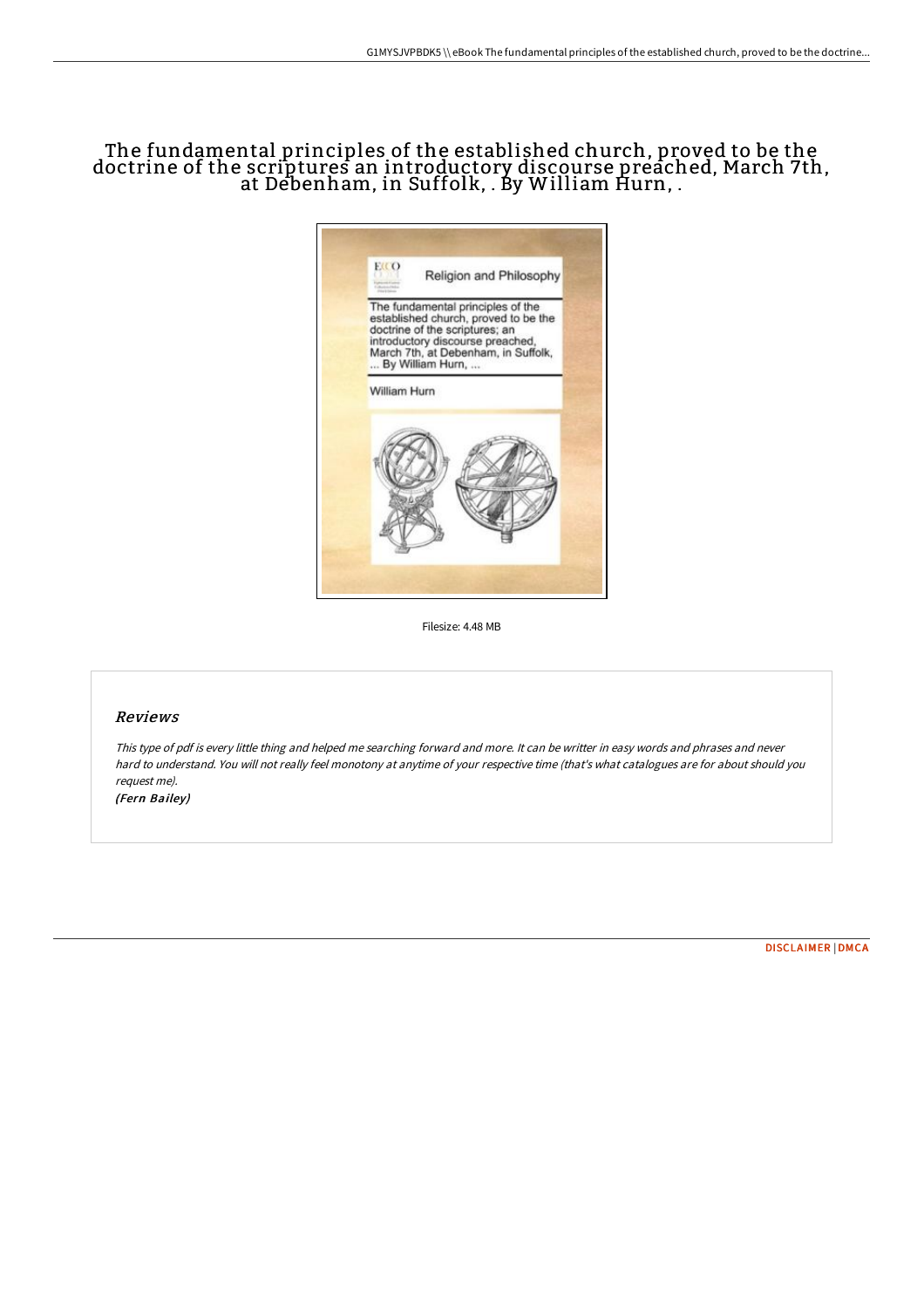## THE FUNDAMENTAL PRINCIPLES OF THE ESTABLISHED CHURCH, PROVED TO BE THE DOCTRINE OF THE SCRIPTURES AN INTRODUCTORY DISCOURSE PREACHED, MARCH 7TH, AT DEBENHAM, IN SUFFOLK, . BY WILLIAM HURN, .



To download The fundamental principles of the established church, proved to be the doctrine of the scriptures an introductory discourse preached, March 7th, at Debenham, in Suffolk, . By William Hurn, . PDF, remember to refer to the web link below and save the document or get access to additional information which might be highly relevant to THE FUNDAMENTAL PRINCIPLES OF THE ESTABLISHED CHURCH, PROVED TO BE THE DOCTRINE OF THE SCRIPTURES AN INTRODUCTORY DISCOURSE PREACHED, MARCH 7TH, AT DEBENHAM, IN SUFFOLK, . BY WILLIAM HURN, . book.

Gale ECCO, Print Editions. Paperback. Book Condition: New. This item is printed on demand. Paperback. 50 pages. Dimensions: 9.7in. x 7.4in. x 0.1in.The 18th century was a wealth of knowledge, exploration and rapidly growing technology and expanding record-keeping made possible by advances in the printing press. In its determination to preserve the century of revolution, Gale initiated a revolution of its own: digitization of epic proportions to preserve these invaluable works in the largest archive of its kind. Now for the first time these high-quality digital copies of original 18th century manuscripts are available in print, making them highly accessible to libraries, undergraduate students, and independent scholars. The Age of Enlightenment profoundly enriched religious and philosophical understanding and continues to influence present-day thinking. Works collected here include masterpieces by David Hume, Immanuel Kant, and Jean-Jacques Rousseau, as well as religious sermons and moral debates on the issues of the day, such as the slave trade. The Age of Reason saw conflict between Protestantism and Catholicism transformed into one between faith and logic -- a debate that continues in the twenty-first century. The below data was compiled from various identification fields in the bibliographic record of this title. This data is provided as an additional tool in helping to insure edition identification: British LibraryT098690Bury Suffolk : printed and sold by J. Rackham; sold also by J. Mathews, London, 1790. 4, 39, 1p. ; 8 This item ships from La Vergne,TN. Paperback.

B Read The [fundamental](http://bookera.tech/the-fundamental-principles-of-the-established-ch.html) principles of the established church, proved to be the doctrine of the scriptures an introductory discourse preached, March 7th, at Debenham, in Suffolk, . By William Hurn, . Online  $\Box$  Download PDF The [fundamental](http://bookera.tech/the-fundamental-principles-of-the-established-ch.html) principles of the established church, proved to be the doctrine of the scriptures an introductory discourse preached, March 7th, at Debenham, in Suffolk, . By William Hurn, .